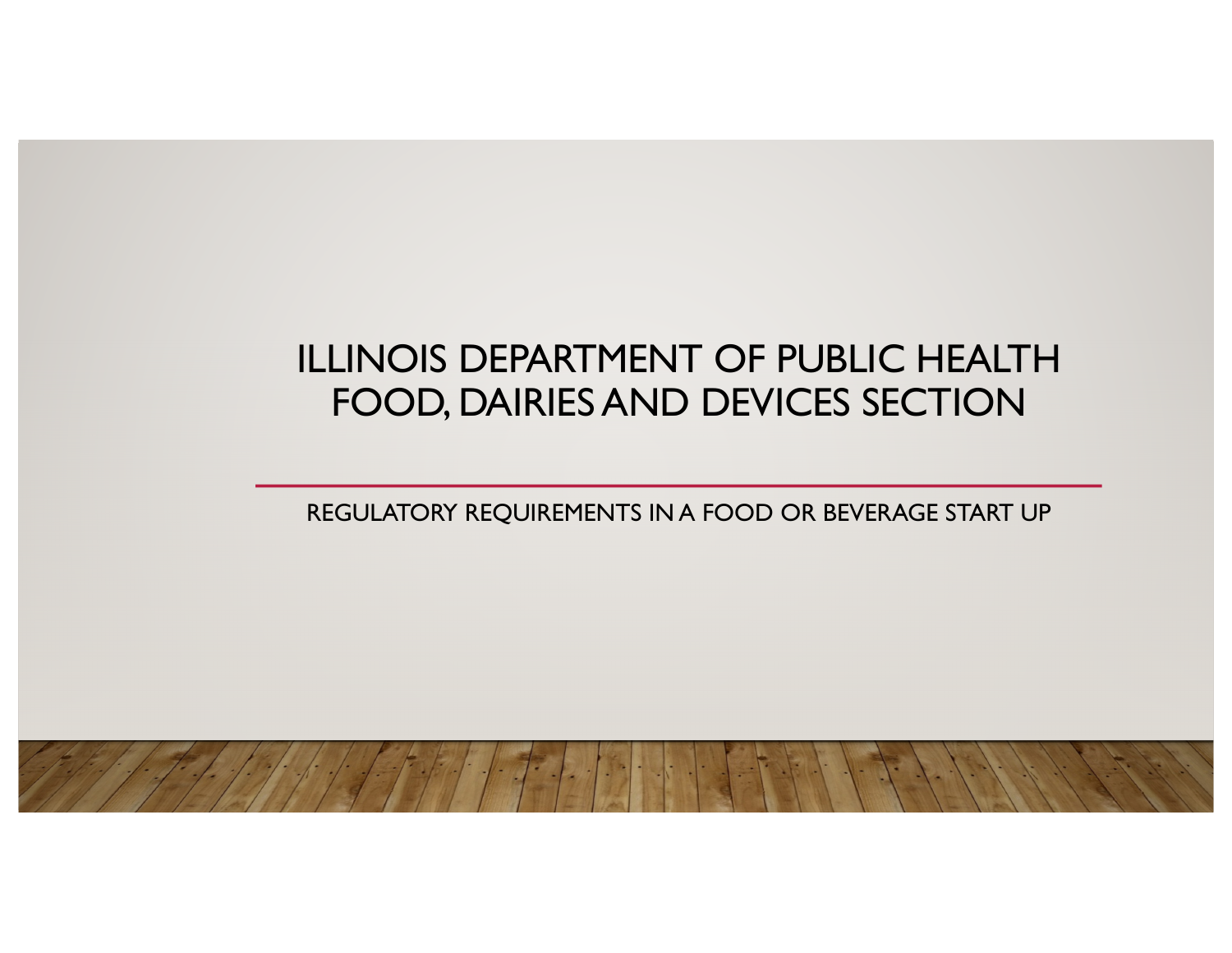### FOOD, DAIRIES AND DEVICES SECTION

- The Section is composed of seven regions and one central office. The regional offices are located in Rockford, Peoria, Glen Carbon, Marion, Champaign, West Chicago and Bellwood. The central office is located in Springfield.
- There are three state laboratories that analyze the samples collected from the dairy plants. The state labs are located in Chicago, Carbondale and Springfield which is the central laboratory. The dairy farm samples are collected by industry and are analyzed in certified industry laboratories.

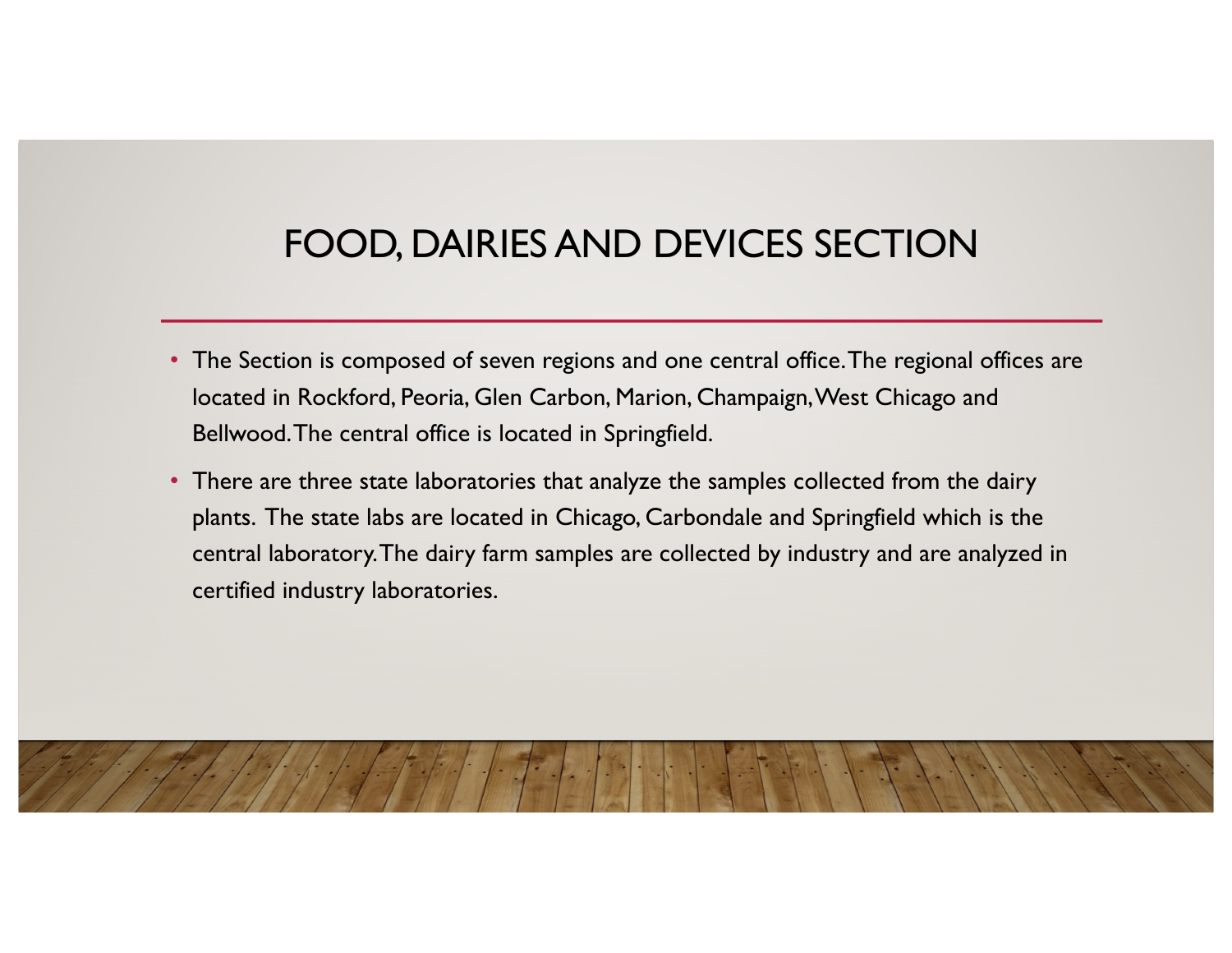### REGULATORY AUTHORITY

- The Illinois Department of Public Health, Food, Dairies and Devices Section is responsible for regulating all aspects of the dairy industry in the State of Illinois.
- The regulatory authority for this oversight is referenced in the following statutes and rules.
- The statutes include:
- Grade A Pasteurized Milk and Milk Products Act
- Illinois Food, Drugs and Cosmetic Act

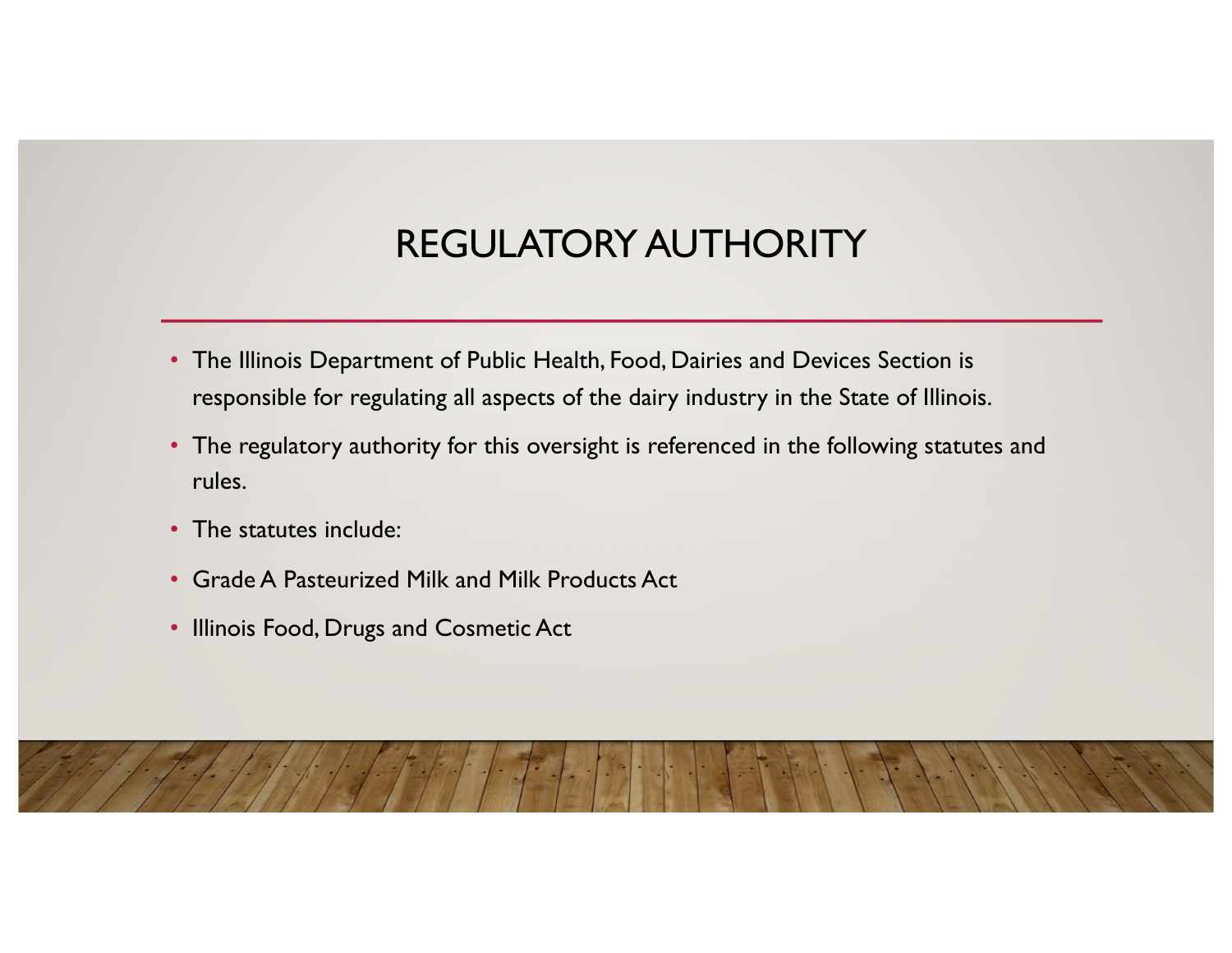# REGULATORY AUTHORITY

- The rules include:
- Grade A Pasteurized Milk and Milk Products Code which adopts the FDA Pasteurized Milk Ordinance (PMO) by reference. The PMO is the primary document that is used for our Grade A dairy farms and plants.
- Illinois Food, Drug and Cosmetic Code
- Manufactured Dairy Products Rules and Regulations is the reference used for our Manufactured dairy farms and plants.

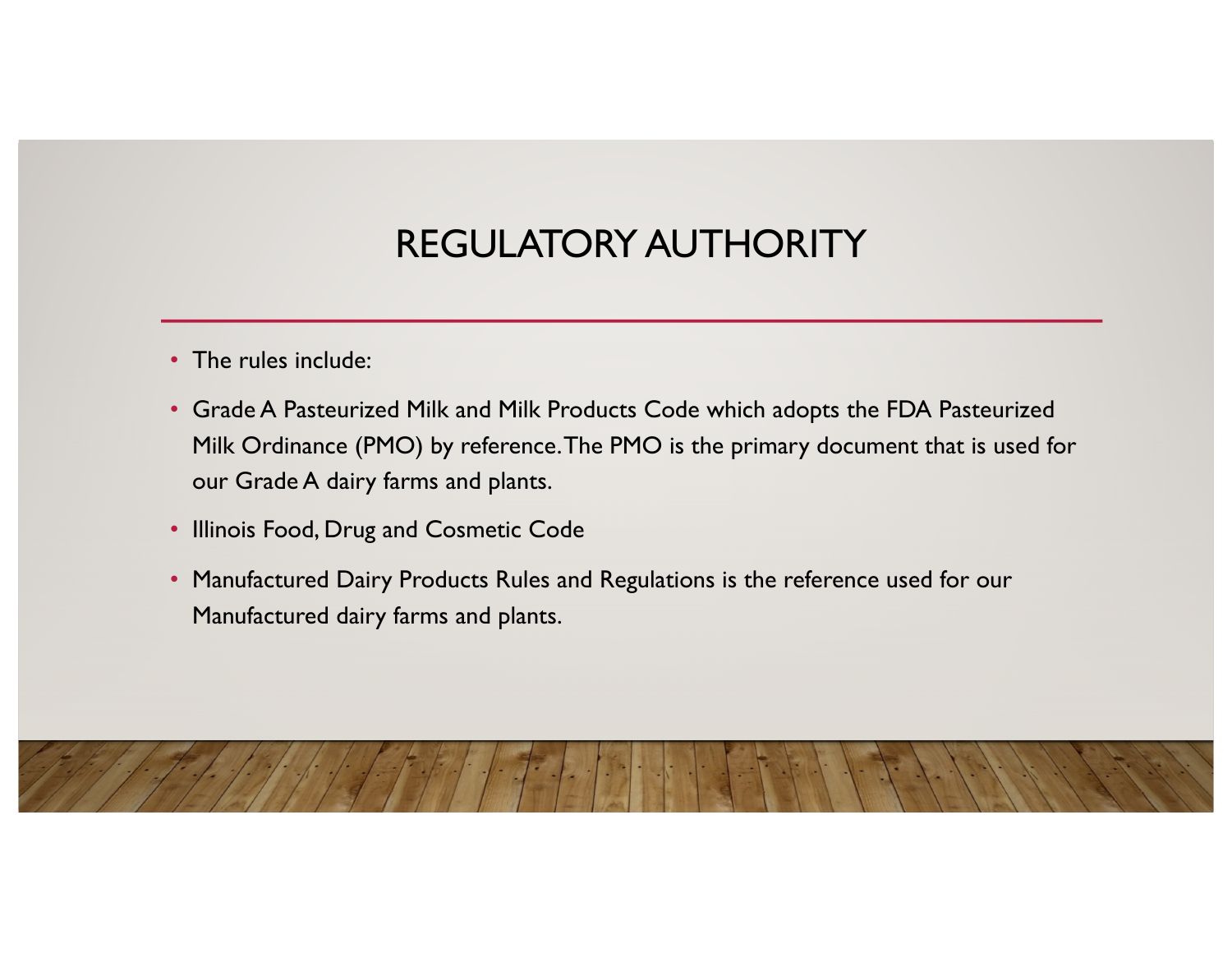# CONTACT AND WEBSITE INFORMATION

- Any questions or inquires concerning the Illinois dairy program can be addressed by sending an email to the following email address: **DPH**.dairy@illinois.gov.
- The website, dph.illinos.gov/topics-services/food-safety/dairy-program, has links to the following websites for the following information:
- Illinois dairy rules and regulations
- A link to the Pasteurized Milk Ordinance (PMO)